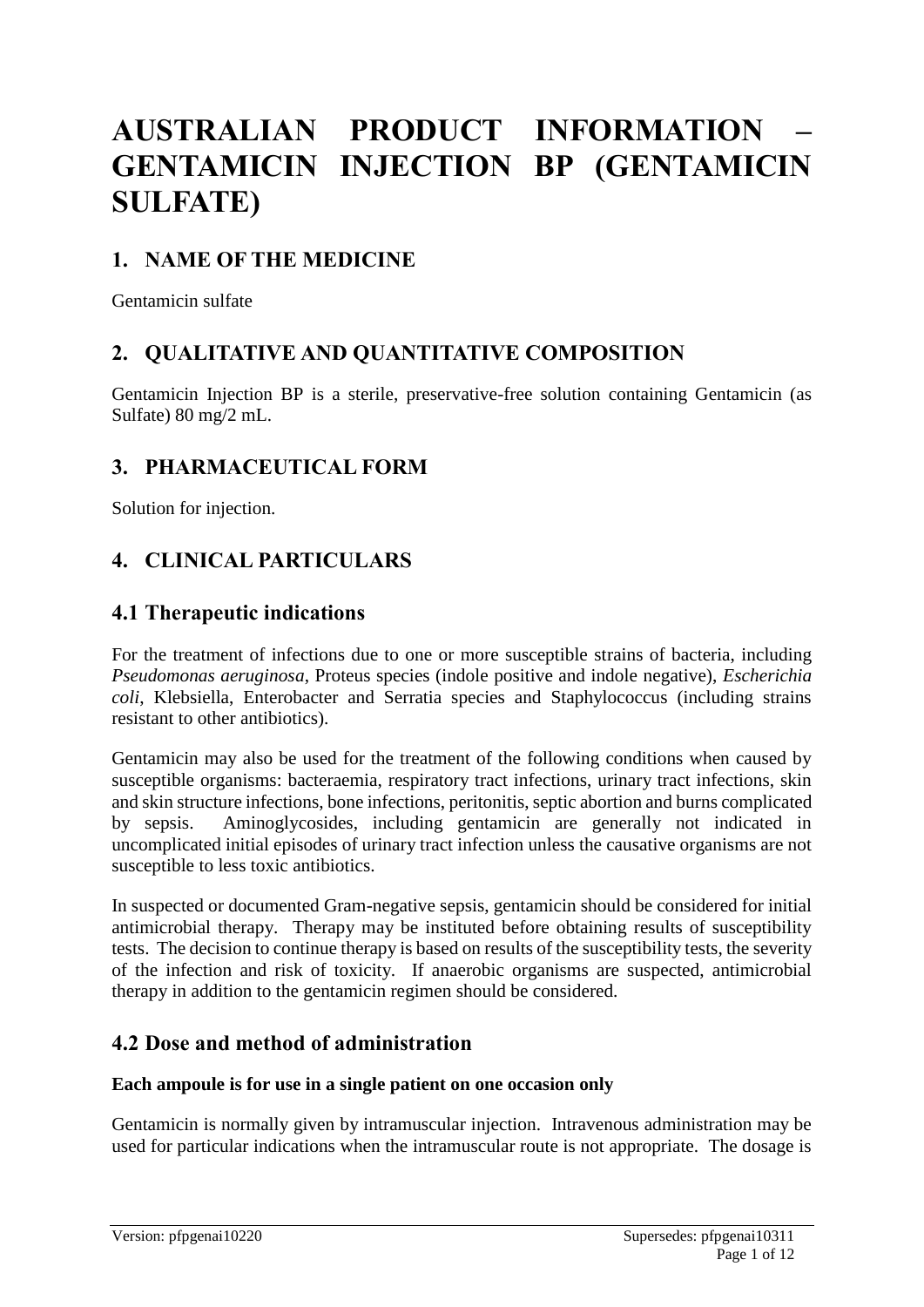the same for either route of administration. It is desirable to measure both peak and trough serum levels during treatment.

Prior to administration, the patient's bodyweight should be measured for the correct calculation of dosage. In obese patients, the appropriate dose can be calculated by assuming the bodyweight is the patient's estimated lean bodyweight plus 40% of the excess.

Blood specimens for the determination of peak gentamicin concentrations should be obtained approximately one hour following IM administration and 30 minutes after completion of a 30 minute infusion. Blood specimens for the trough gentamicin concentration should be obtained immediately prior to the next IM or IV dose.

#### **Intravenous administration**

For IV administration, the prescribed dose of gentamicin may be diluted in 100-200 mL of sterile normal saline or 5% glucose in water. The concentration of gentamicin in the solution should not exceed 1 mg/mL. Infusion periods of 30 minutes to 2 hours have been advocated.

Administration of the dose by bolus injection produces serum levels which are initially in excess of what is regarded as being safe from toxic side effects. The high serum level does however rapidly fall and the potential danger or safety of this method is yet to be established.

Gentamicin Injection must not be mixed with other drugs, but should be administered by separate infusion (see Section 4.5 Interactions with other medicines and other forms of interactions).

#### **Adults (Dosage in patients with normal renal function)**

For serious infections (Systemic and urinary tract infections): 3 mg/kg/day in three doses given every eight hours.

Life threatening infections: Up to 5 mg/kg/day in 3 or 4 equal doses with reduction to 3 mg/kg/day as soon as clinically indicated. Doses should never exceed 5 mg/kg/day unless serum levels are monitored. The following table should be used as a guide:

| <b>Type of Infection</b>                                                                               | <b>Dosage</b>                                                                                                                                    | <b>Time interval</b><br>between doses | <b>Duration of</b><br>therapy                                                                        |
|--------------------------------------------------------------------------------------------------------|--------------------------------------------------------------------------------------------------------------------------------------------------|---------------------------------------|------------------------------------------------------------------------------------------------------|
| Systemic and<br>urinary tract<br>infections*                                                           | $3$ mg/kg/day<br>(where bodyweight**<br>$>60$ kg, usual dose is 80 mg,<br>where bodyweight= $60 \text{ kg}$ ,<br>usual dose is $60 \text{ mg}$ ) | 8 hours                               | $7-10$ days                                                                                          |
| Life threatening<br>and respiratory tract<br>infections and<br>infections with<br>relatively resistant | $5 \text{ mg/kg/day}$ initially then<br>$3$ mg/kg/day as soon as<br>improvement is indicated                                                     | 6-8 hours                             | 7-10 days. Longer<br>therapy may be<br>required. If so,<br>auditory, renal &<br>vestibular functions |

### **TABLE ONE: DOSAGE GUIDELINES FOR ADULTS WITH NORMAL RENAL FUNCTION**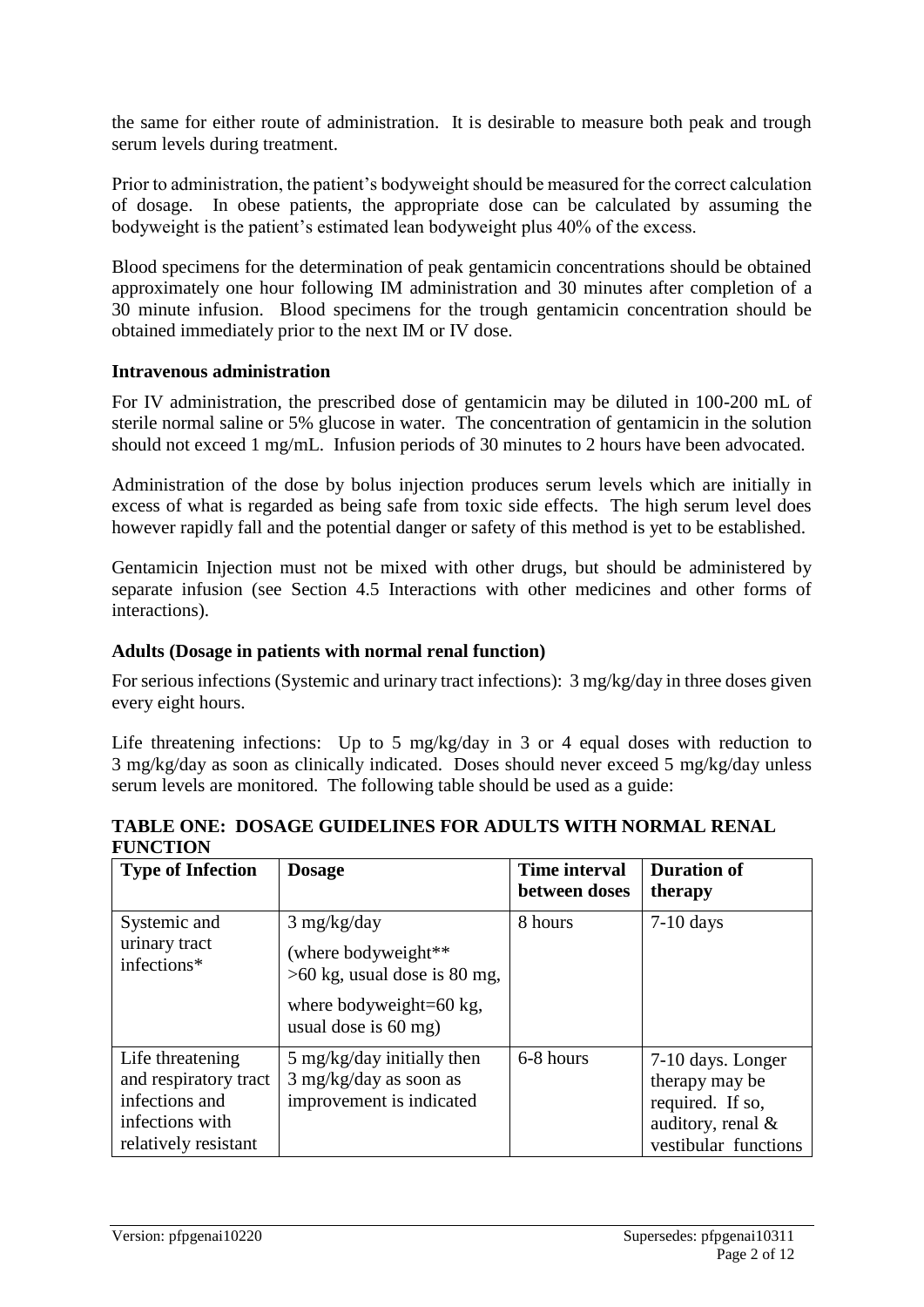| organisms <i>i.e.</i> |  | should be |
|-----------------------|--|-----------|
| Pseudomonas           |  | monitored |

Note:

\* Gentamicin activity is increased at pH 7.5. It may therefore be advantageous to alkalinise the patient's urine before therapy.

\*\* Use lean bodyweight.

#### **Paediatrics**

The following table should be used as a guide:

| <b>Type of Infection</b>                  | Age                | Dosage #                        | <b>Dosage Interval</b> |
|-------------------------------------------|--------------------|---------------------------------|------------------------|
| Systemic infections                       | $0-7$ days         | $5 \text{ mg/kg/day}$ initially | 12 hours               |
|                                           | $1$ week $-1$ year | 6 mg/kg/day initially           | 12 hours               |
|                                           | 1 year $-12$ years | 4.5 mg/kg/day initially         | 8 hours                |
| Uncomplicated<br>urinary tract infections |                    | $3 \text{ mg/kg/day}$           | 8-12 hours             |
| Life threatening<br>infections            | $0-7$ days         | 5 mg/kg/day initially           | 12 hours               |
|                                           | 1 week $-1$ year   | 7.5 mg/kg/day initially         | 8 hours                |
|                                           | 1 year $-12$ years | 6 mg/kg/day initially           | 8 hours                |

#### **TABLE TWO: DOSAGE IN PAEDIATRICS WITH NORMAL RENAL FUNCTION**

Note:

# In neonates, infants and children, where possible, serum levels should be measured and the dose adjusted to provide the desired serum level.

#### **Dosage in patients with impaired renal function**

Dosage should be adjusted to minimise the risk of toxicity. The first dose should be as normal e.g. 80 mg (bodyweight >60 kg) and subsequent doses should be given less frequently, depending on the degree of renal impairment.

The following table should be used as a guide:

#### **TABLE THREE: APPROXIMATE DOSAGE GUIDELINES FOR ADULT PATIENTS BASED ON RENAL FUNCTION**

| <b>Bodyweight of</b><br>adult patient<br>(kg) | Dose(mg) | <b>Creatinine</b><br>clearance<br>rate<br>mL/min | <b>Serum</b><br>creatinine<br>(mmol/L) | Serum urea<br>(mmol/L) | <b>Interval</b><br>between<br>doses |
|-----------------------------------------------|----------|--------------------------------------------------|----------------------------------------|------------------------|-------------------------------------|
| Over 60                                       | 80       | Over 70                                          | < 0.12                                 | <6.5                   | 8 hours                             |
|                                               |          | $35 - 70$                                        | $0.12 - 0.17$                          | $6.5 - 10$             | 12 hours                            |
|                                               |          | 24-34                                            | $0.18 - 0.25$                          | $11 - 14$              | 18 hours                            |
|                                               |          | $16-23$                                          | $0.26 - 0.33$                          | $15-18$                | 24 hours                            |
|                                               |          | $10-15$                                          | $0.34 - 0.47$                          | 19-26                  | 36 hours                            |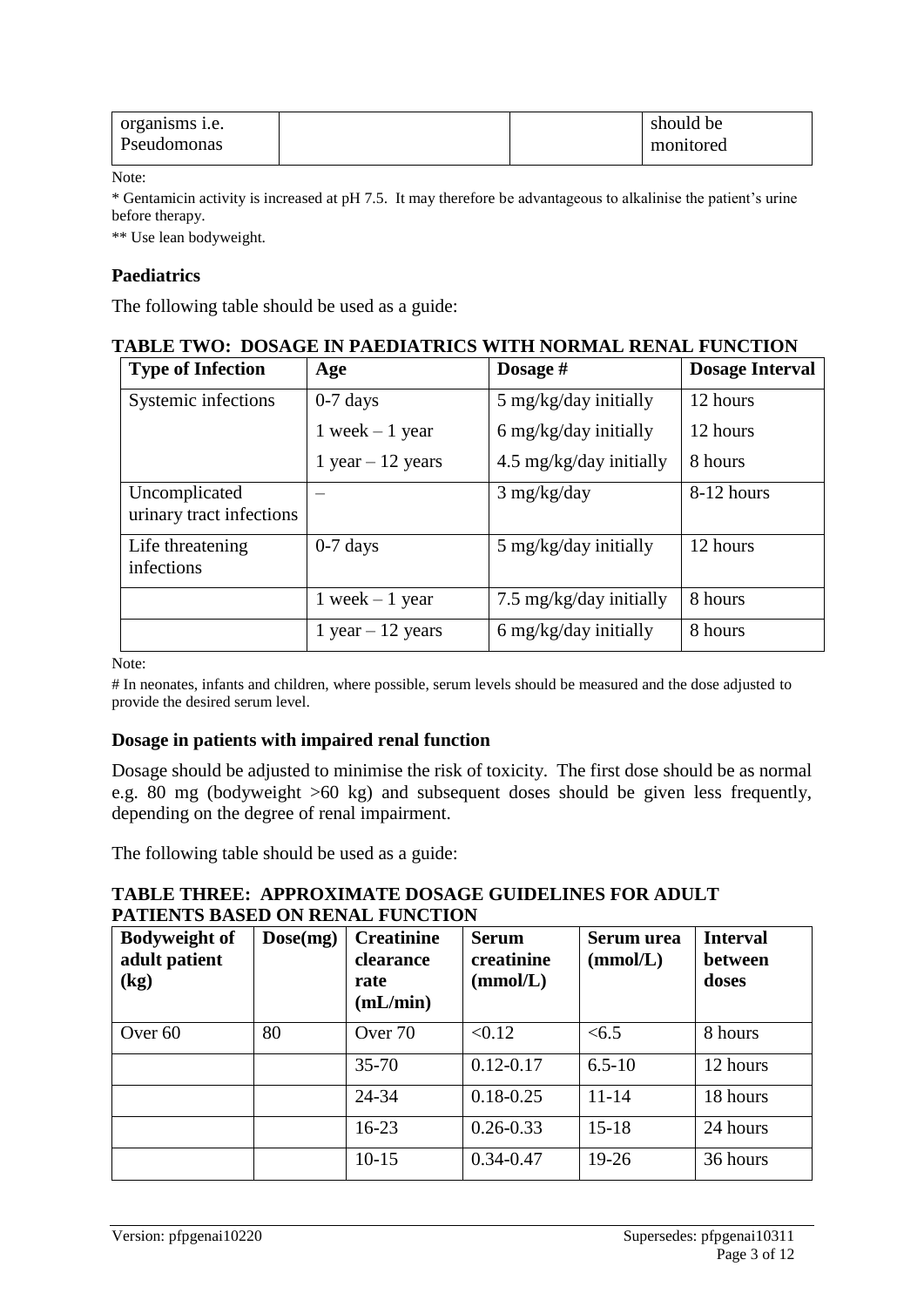|            |    | $5 - 0$         | $0.48 - 0.64$ | $27 - 36$ | 48 hours |
|------------|----|-----------------|---------------|-----------|----------|
| 60 or less | 60 | (same as above) |               |           |          |

When only a serum urea concentration is available, this value may be utilised initially, however, it should be supplemented with a serum creatinine level or creatinine clearance rate whenever possible.

N.B. The standard dose of 80 mg three times a day may be inappropriate and a more appropriate dose can be calculated using a nomogram which takes into account the patient's serum creatinine levels, bodyweight and age. This dose can be adjusted if necessary following determination of serum creatinine levels. Desirable serum levels of gentamicin are 5- 8 micrograms/mL as a peak and 1-2 micrograms/mL as a trough.

Note: In children with impaired renal function serum levels should be monitored and frequency of dosage reduced if indicated.

In adults with renal failure undergoing haemodialysis, the amount of gentamicin removed from the blood may vary depending upon several factors including the dialysis method used. An eight hour haemodialysis may reduce serum concentrations of gentamicin by approximately 50%. The recommended dosage at the end of each dialysis period is 1 to 1.7 mg/kg depending upon the severity of infection.

# **4.3 Contraindications**

Known hypersensitivity to gentamicin or disodium edetate, or patients who have experienced previous toxic reactions (ototoxicity, nephrotoxicity) resulting from aminoglycoside therapy.

# **4.4 Special warnings and precautions for use**

# **Nephrotoxicity and ototoxicity**

As for other aminoglycosides, patients being treated with gentamicin should be under close clinical observation during treatment because of the potential toxicity associated with their use. Gentamicin, as with other aminoglycosides, is potentially nephrotoxic and ototoxic.

Ototoxicity may be manifested by both vestibular and auditory ototoxicity. These auditory changes are generally irreversible, usually bilateral and may be partial or total. Other manifestations of neurotoxicity may include numbness, skin tingling, muscle twitching and convulsions. The risk of this toxicity is higher in patients receiving high doses, prolonged treatment, or with impaired renal function. Gentamicin should therefore be used with caution in patients with impaired renal function. In such patients the frequency of administration should be reduced and renal function should be monitored. Prolonged concentrations above 10 microgram/mL should be avoided and trough concentrations should not exceed 2 microgram/mL. In neonates, infants and children, dosage reductions may also be necessary to avoid toxicity.

Peak and trough blood levels should be constantly monitored as should renal and eighth cranial nerve function, especially in patients with known or suspected reduced renal function at onset of therapy and also in those whose renal function is initially normal but who develop signs of renal dysfunction during therapy. Where possible, it is recommended that serial audiograms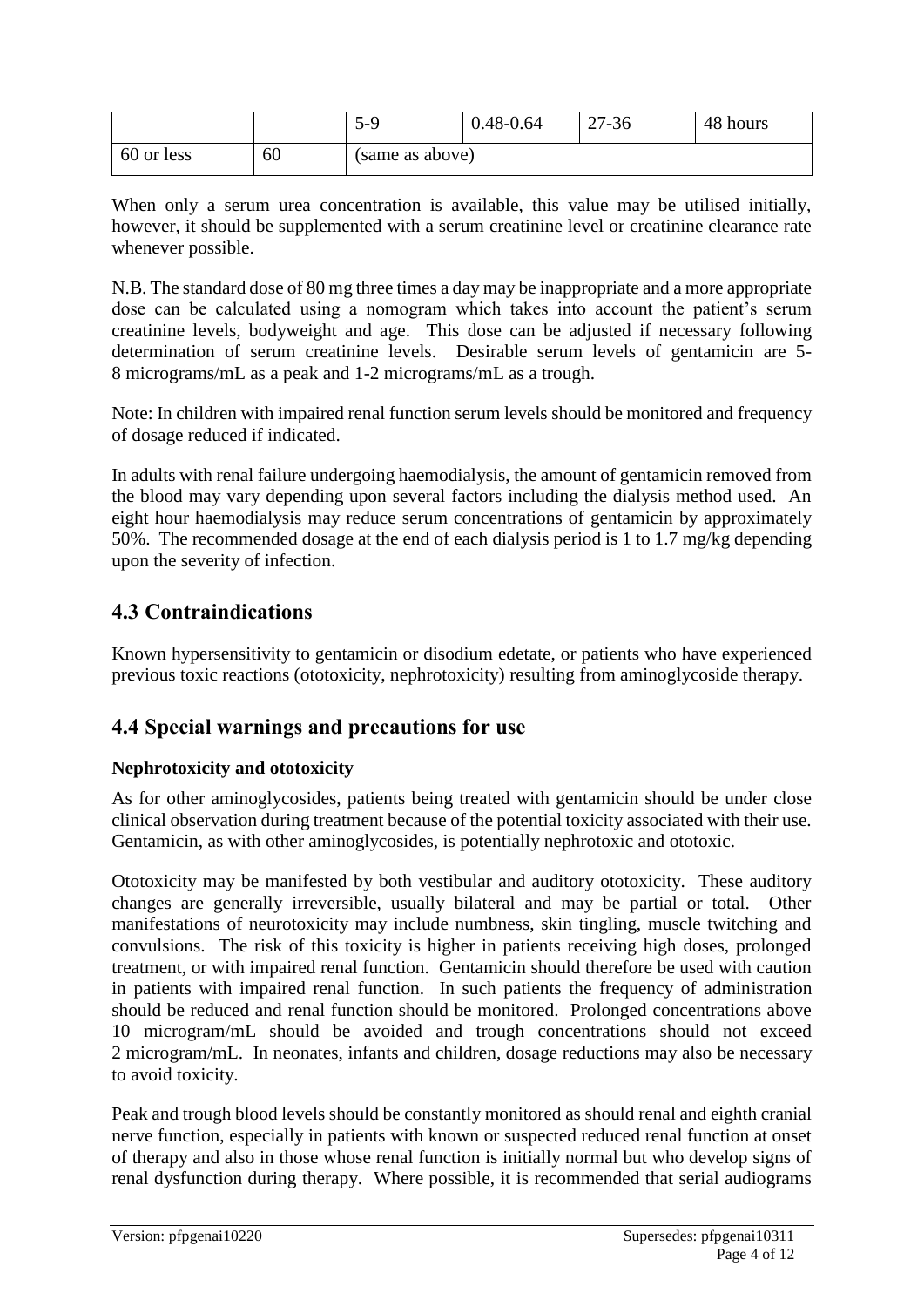be obtained in patients old enough to be tested, particularly high risk patients. Evidence of ototoxicity (dizziness, vertigo, tinnitus, roaring in the ears or hearing loss) or nephrotoxicity requires dosage adjustment or discontinuance of the drug. As with the other aminoglycosides, on rare occasions changes in renal and eighth cranial nerve function may not become manifest until soon after completion of therapy. Treatment period should not normally exceed 10- 14 days.

Concurrent and/or sequential systemic or topical use of other potentially neurotoxic and/or nephrotoxic drugs, (see Section 4.5 Interactions with other medicines and other forms of interactions) should be avoided. This includes concurrent use with potent diuretics, cephalosporins or other aminoglycosides. Other factors which may increase the risk of toxicity are dehydration and advancing age. Patients should be well hydrated during therapy.

Recent evidence suggests that neurotoxic and nephrotoxic antibiotics may be absorbed in significant quantities from body surfaces after local irrigation or application. The potential toxic effect of antibiotics administered in this fashion should be considered and inadvertent contact with the skin should be removed with water.

#### **Allergic reactions**

May occur after administration of gentamicin. Cross allergenicity among aminoglycosides has also been known to occur.

#### **Use during anaesthesia**

The possibility of prolonged or secondary apnoea should be considered if the drug is administered to anaesthetised patients who are concurrently receiving neuromuscular blocking agents such as suxamethonium (succinylcholine), tubocurarine or decamethonium. This also applies to patients who are receiving massive transfusions of citrated blood. If neuromuscular blockade occurs, it may be reversed by the administration of calcium salts.

### **Neuromuscular disorders**

Aminoglycosides should be used cautiously in patients with neuromuscular disorders such as myasthenia gravis or parkinsonism. In such cases, gentamicin may aggravate muscle weakness because of its curare-like effect on neuro-muscular function.

Treatment with gentamicin may lead to an over-growth of non-susceptible organisms. If overgrowth of non-susceptible organisms occurs, appropriate therapy should be initiated.

#### **Use in the elderly**

Because of its toxicity, gentamicin should be used with caution in elderly patients only after less toxic alternatives have been considered and/or found ineffective. Elderly patients are more likely to have an age related decrease in renal function which may not be evident in the results of routine screening test such as serum urea or serum creatinine. A creatinine clearance determination may be more useful. Recommended doses should not be exceeded, and the patient's renal function should be carefully monitored during therapy. Elderly patients may require smaller daily doses of gentamicin in accordance with their increased age, decreased renal function, and possibly, decreased weight. In addition, loss of hearing may result even in patients with normal renal function.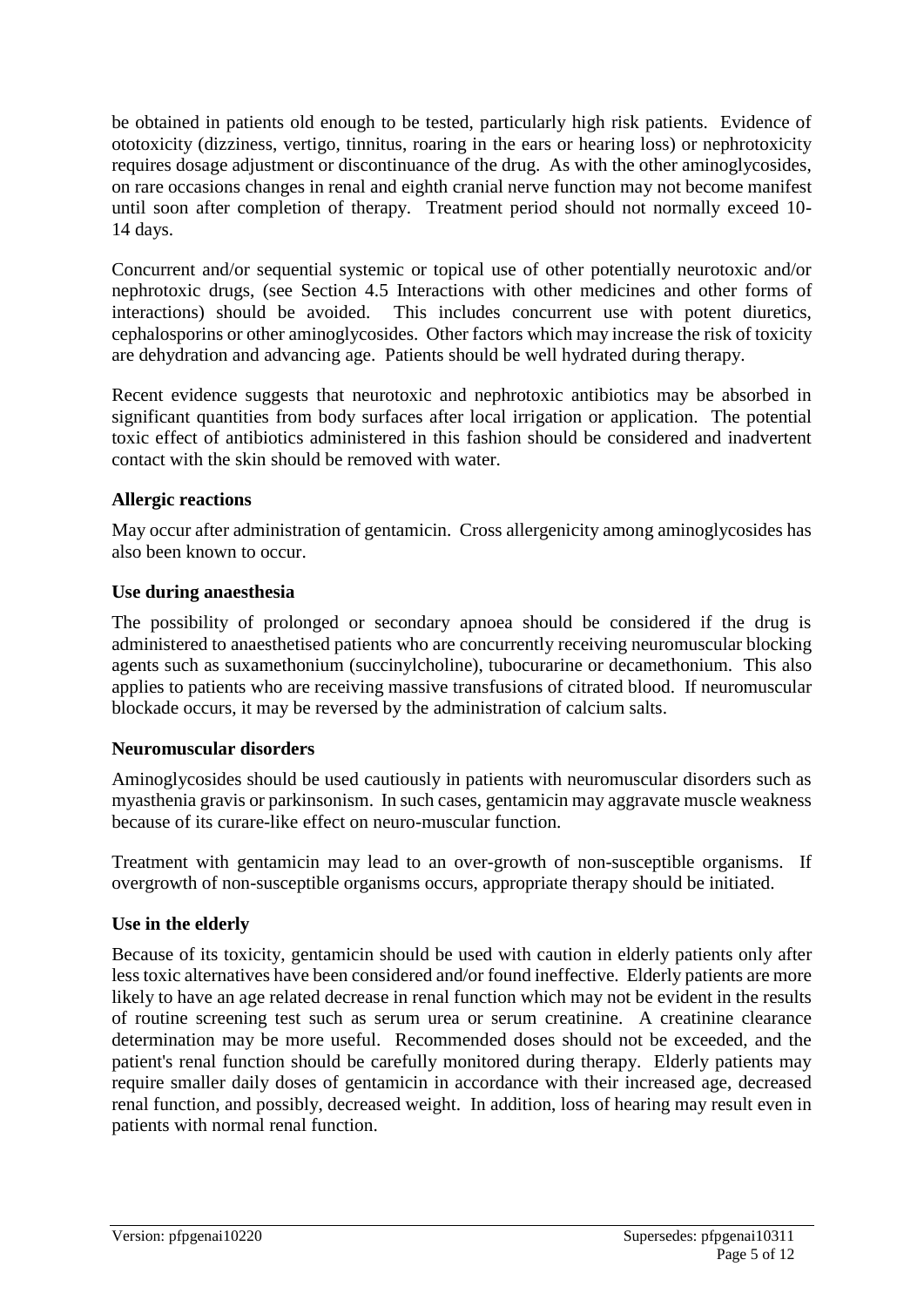#### **Paediatric use**

Gentamicin should be used with caution in premature and neonatal infants because their renal immaturity may result in the prolongation of the serum half-life of the drug and subsequent gentamicin induced toxicity.

#### **Effects on laboratory tests**

No data available.

# **4.5 Interactions with other medicines and other forms of interactions**

#### **Penicillins**

Gentamicin is inactivated by solutions containing beta-lactam antibiotics (penicillins and cephalosporins) so the two drugs should not be administered simultaneously nor should they be combined in the intravenous fluid. The inactivation of gentamicin by penicillins may occur *in vivo*, especially in patients with renal failure who maintain a higher level of the penicillin for a longer period of time. Therefore, when gentamicin and penicillins are used together in patients with renal failure, the time of administration of each drug should be staggered so that several hours separate each infusion.

#### **Diuretics**

Potent diuretics such as ethacrynic acid or frusemide may potentiate the ototoxic effects of gentamicin.

#### **Other neurotoxic and/or nephrotoxic agents**

Since the ototoxic or nephrotoxic effects of gentamicin may be additive, avoid concurrent or sequential use of other neurotoxic and/or nephrotoxic antibiotics, including other aminoglycosides, polymyxin B, colistin, cisplatin, vancomycin, amphotericin, clindamycin and cephalosporins.

#### **Neuromuscular Blocking Agents**

Respiratory paralysis and prolongation of neuromuscular blockade may occur if a neuromuscular blocking agent such as suxamethonium (succinylcholine), tubocurarine, decamethonium, halogenated hydrocarbon inhalation anaesthetics, opioid analgesics or massive transfusions with citrated anticoagulated blood are administered to a patient receiving gentamicin.

### **Vitamin K**

Gentamicin may inhibit the action of intravenous vitamin K upon the synthesis of clotting factors.

#### **Potential Interactions**

*In vitro* synergism and antagonism have been found between various antineoplastic agents and aminoglycosides.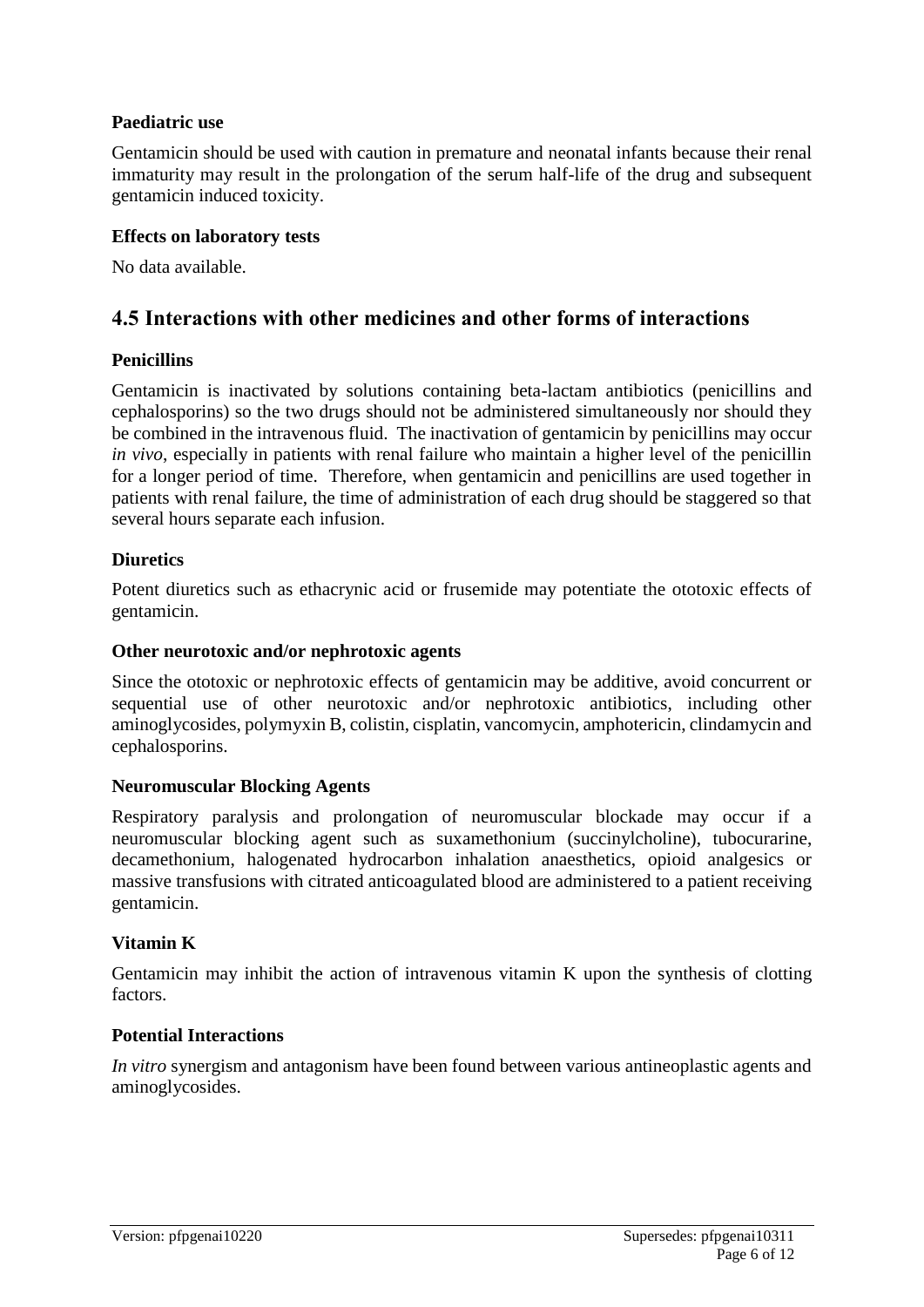# **4.6 Fertility, pregnancy and lactation**

#### **Effects on fertility**

No data available.

### **Use in pregnancy – Pregnancy Category D**

There is evidence of selective uptake of aminoglycosides by the fetal kidney resulting in damage (probably reversible) to immature nephrons. Eighth cranial nerve damage has also been reported following in utero exposure to some of the aminoglycosides. Because of their chemical similarity, all aminoglycosides must be considered potentially nephrotoxic and ototoxic to the fetus. It should also be noted that therapeutic blood concentrations in the mother do not equate with safety for the fetus.

### **Use in lactation**

Small amounts of gentamicin have been detected in breast milk. Because of the potential risk to the newborn, it is recommended that breastfeeding be discontinued during therapy unless the expected benefits outweigh any potential risk.

# **4.7 Effects on ability to drive and use machines**

The effects of this medicine on a person's ability to drive and use machines were not assessed as part of its registration.

# **4.8 Adverse effects (undesirable effects)**

### **Serious or life-threatening reactions**

### **Otic (See Section 4.4 Special warnings and precautions for use)**

Serious adverse effects on both vestibular and auditory branches of the eighth cranial nerves have been reported, primarily in patients with renal impairment (especially if dialysis is required), and in patients on high doses and/or prolonged therapy. Symptoms reported include dizziness, vertigo, tinnitus, roaring in the ears and hearing loss may be irreversible. Hearing loss is usually manifested initially by diminution of high tone acuity. Other factors that may increase the risk of toxicity include excessive dosage, dehydration and previous exposure to other ototoxic drugs.

### **Renal (See Section 4.4 Special warnings and precautions for use)**

Adverse renal effects have been reported, and are demonstrated by the presence of casts, cells or protein in the urine or by rising serum urea, NPN, serum creatinine or oliguria. They occur more frequently in patients with a history of renal impairment and in patients who have been treated for longer periods or with larger dosage than recommended.

#### **More Common Reactions**

### **Neurological**

Peripheral neuropathy or encephalopathy, including numbness, skin tingling, muscle twitching, convulsions and a myasthenia gravis-like syndrome, have also been reported.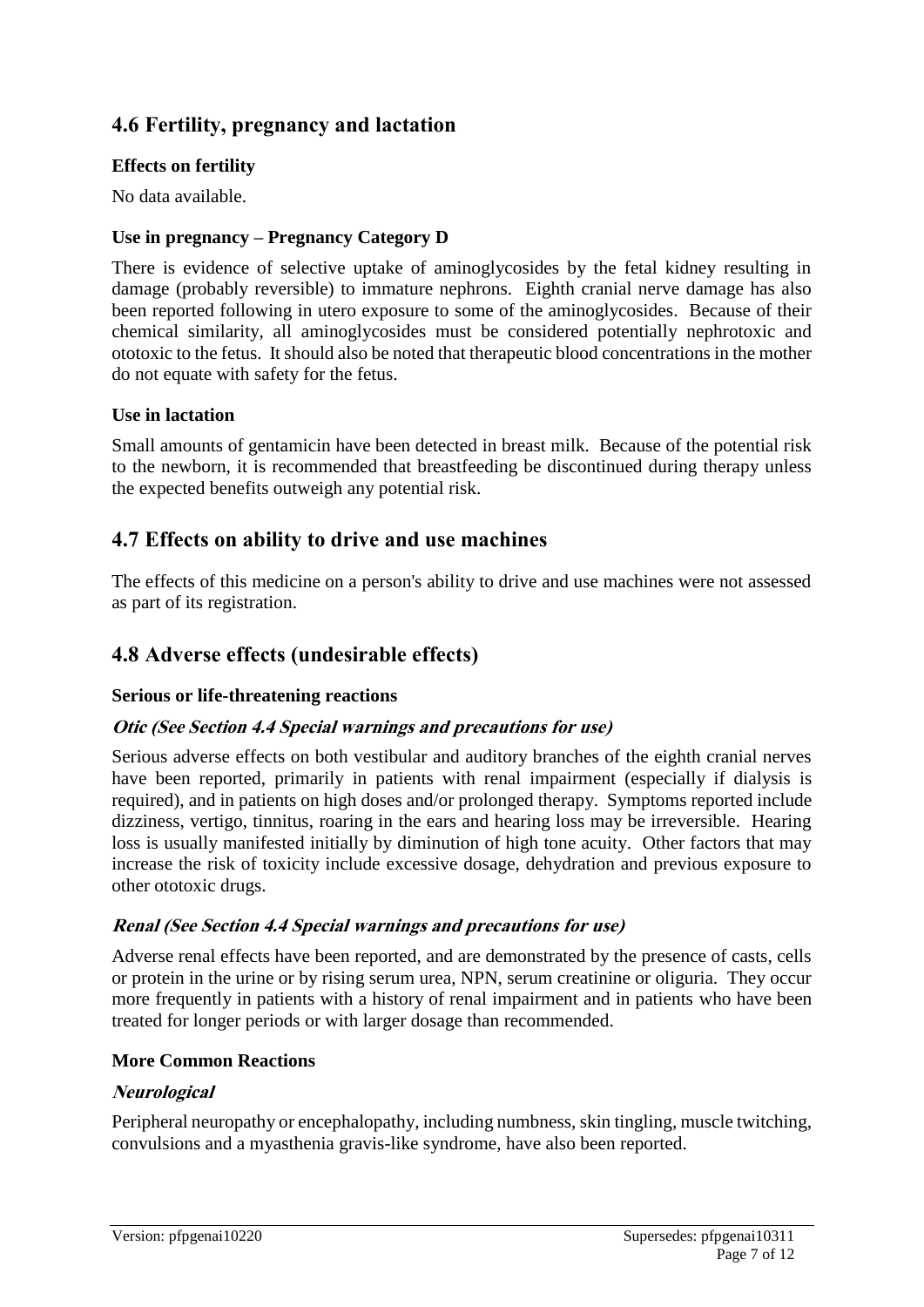### **Dermatological and hypersensitivity**

Rash, itching, urticaria, purpura, generalised burning, anaphylactoid reactions may occur.

#### **Pulmonary**

Respiratory depression, laryngeal oedema, pulmonary fibrosis may occur.

#### **Gastrointestinal**

Nausea, vomiting, increased salivation and stomatitis may also occur.

#### **Other adverse reactions**

Lethargy, confusion, depression, visual disturbances, decreased appetite, weight loss, hypotension and hypertension; fever and headache, pseudotumor cerebri, acute organic brain syndrome, alopecia, joint pain, transient hepatomegaly, and splenomegaly.

While local tolerance of gentamicin injection is generally excellent, there has been an occasional report of pain at the injection site. Subcutaneous atrophy or fat necrosis suggesting local irritation has been reported rarely.

#### **Laboratory tests**

Laboratory abnormalities possibly related to gentamicin include: increased levels of serum transaminase (ALT, AST), serum LDH and bilirubin; decreased serum calcium, magnesium, sodium and potassium; anaemia, leucopenia, granulocytopenia, transient agranulocytosis, eosinophilia, increased and decreased reticulocyte counts, and thrombocytopenia. While clinical laboratory test abnormalities may be isolated findings, they may also be associated with clinically related signs and symptoms. For example, tetany and muscle weakness may be associated with hypomagnesaemia, hypocalcaemia and hypokalaemia.

#### **Reporting suspected adverse effects**

Reporting suspected adverse reactions after registration of the medicinal product is important. It allows continued monitoring of the benefit-risk balance of the medicinal product. Healthcare professionals are asked to report any suspected adverse reactions at [www.tga.gov.au/reporting](http://www.tga.gov.au/reporting-problems)[problems.](http://www.tga.gov.au/reporting-problems)

### **4.9 Overdose**

As the drug is almost entirely eliminated by the kidneys, fluid loading may hasten its elimination following overdosage. Peritoneal dialysis or haemodialysis will also aid in the drug's removal.

For information on the management of overdose, contact the Poisons Information Centre on 13 11 26 (Australia).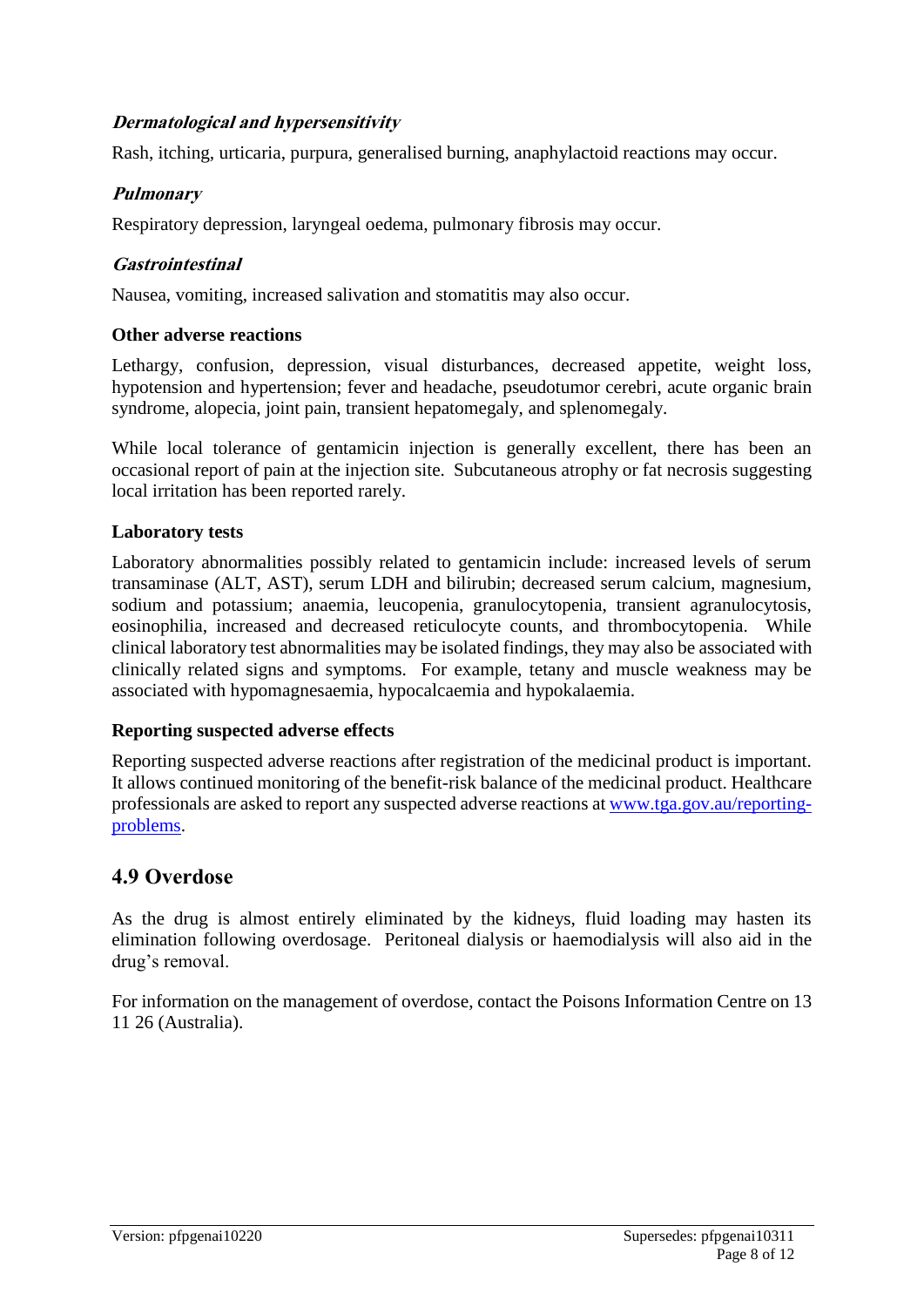# **5. PHARMACOLOGICAL PROPERTIES**

# **5.1 Pharmacodynamic properties**

#### **Mechanism of action**

**Class**: Aminoglycoside antibiotic.

### **Microbiology**

Gentamicin is bactericidal and acts by inhibiting protein synthesis in susceptible bacteria. Cell death results. It is active against a wide range of pathogenic Gram-negative organisms including *Escherichia coli*, *Pseudomonas aeruginosa*, Proteus sp. (both indole positive and indole negative), Klebsiella, Enterobacter and Serratia species. It is also active against some Gram-positive organisms, e.g. Staphylococcus sp (including methicillin and penicillin resistant strains). In vitro, gentamicin is also active against Salmonella and Shigella. Some species have demonstrated resistance to aminoglycosides including *Streptococcus pneumoniae* and anaerobic organisms such as Bacteroides or Clostridium species.

### **Clinical trials**

No data available.

# **5.2 Pharmacokinetic properties**

Gentamicin is rapidly absorbed after intramuscular injection and peak serum levels are usually achieved within 30 to 90 minutes and are measurable for 6-8 hours. Following parenteral administration gentamicin can be detected in tissues and body fluids. Following absorption, gentamicin is widely distributed into body fluid including ascitic, pericardial, pleural, synovial and abscess fluids. Concentration in bile is low.

Gentamicin is excreted almost entirely by renal glomerular filtration, hence the half-life of the drug is prolonged in the presence of renal failure. Adjustments in the frequency of administration of gentamicin are necessary to allow for the degree of renal failure (see Section 4.2 Dose and method of administration). The serum half-life of gentamicin is approximately 2-3 hours in adults with normal renal function. It is prolonged in patients with impaired renal function and in premature or newborn infants.

# **5.3 Preclinical safety data**

### **Genotoxicity**

No data available.

#### **Carcinogenicity**

No data available.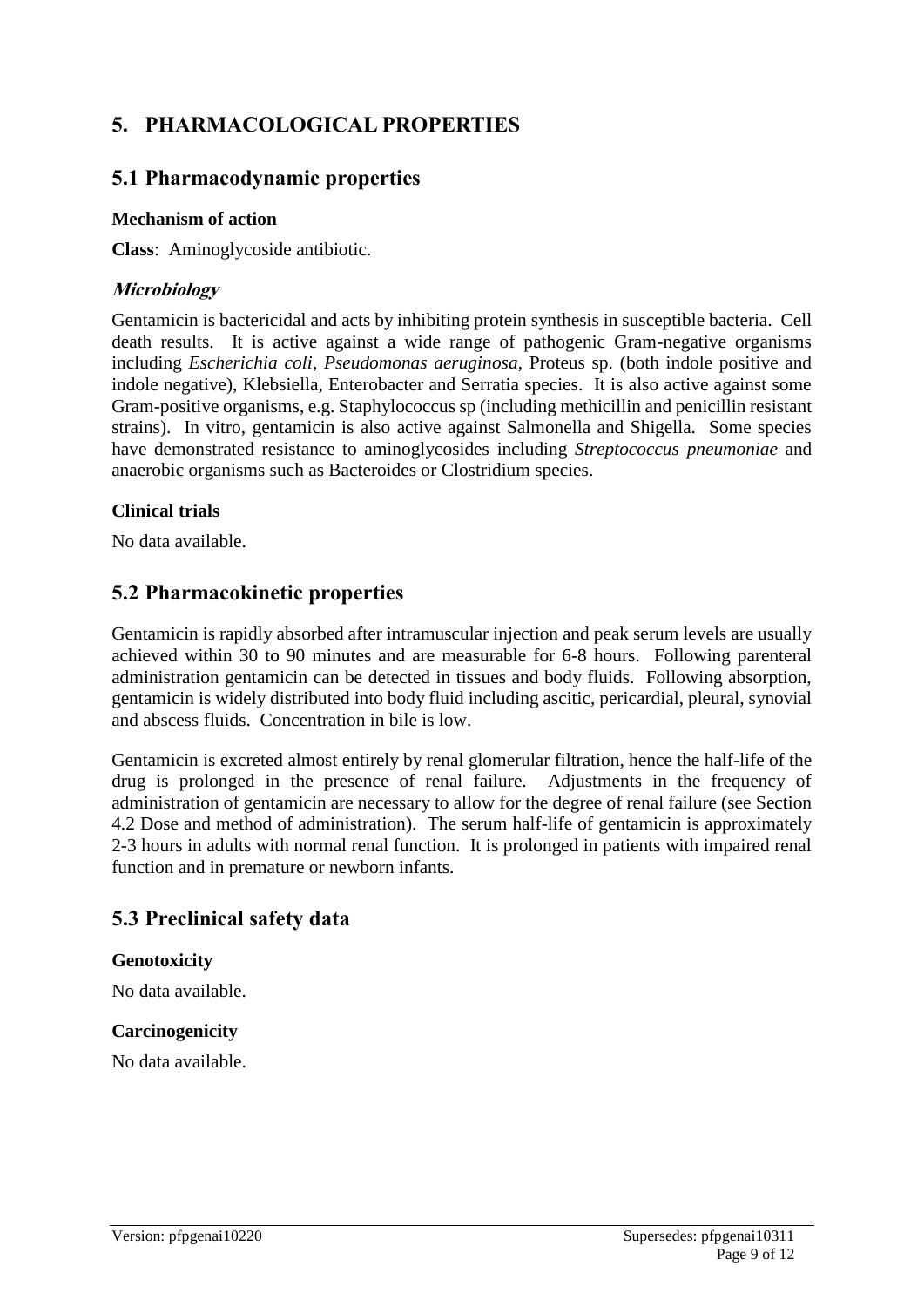# **6. PHARMACEUTICAL PARTICULARS**

# **6.1 List of excipients**

Disodium Edetate

Water for Injections

Sodium hydroxide

Sulfuric acid

# **6.2 Incompatibilities**

When gentamicin is used in combination with any other drug, mixing the drugs before administration should be avoided at all costs.

# **6.3 Shelf life**

In Australia, information on the shelf life can be found on the public summary of the Australian Register of Therapeutic Goods (ARTG). The expiry date can be found on the packaging.

# **6.4 Special precautions for storage**

Store below 25°C. Protect from light. Single use only. Discard unused portion.

# **6.5 Nature and contents of container**

AUST R 11376 Gentamicin Injection BP 80 mg in 2 mL Steriluer (10s)

AUST R 11376 Gentamicin Injection BP 80 mg in 2 mL Steriluer (50s)

# **6.6 Special precautions for disposal**

In Australia, any unused medicine or waste material should be disposed of in accordance with local requirements.

# **6.7 Physicochemical properties**

Gentamicin sulfate is a mixture of the sulfates of antimicrobial substances produced by *Micromonospora purpurea*. The potency is not less than 590 I.U. per milligram, calculated with reference to the anhydrous substance. It is a white or almost white powder, freely soluble in water, practically insoluble in alcohol and in ether.

### **Chemical structure**

The structural formula is represented below.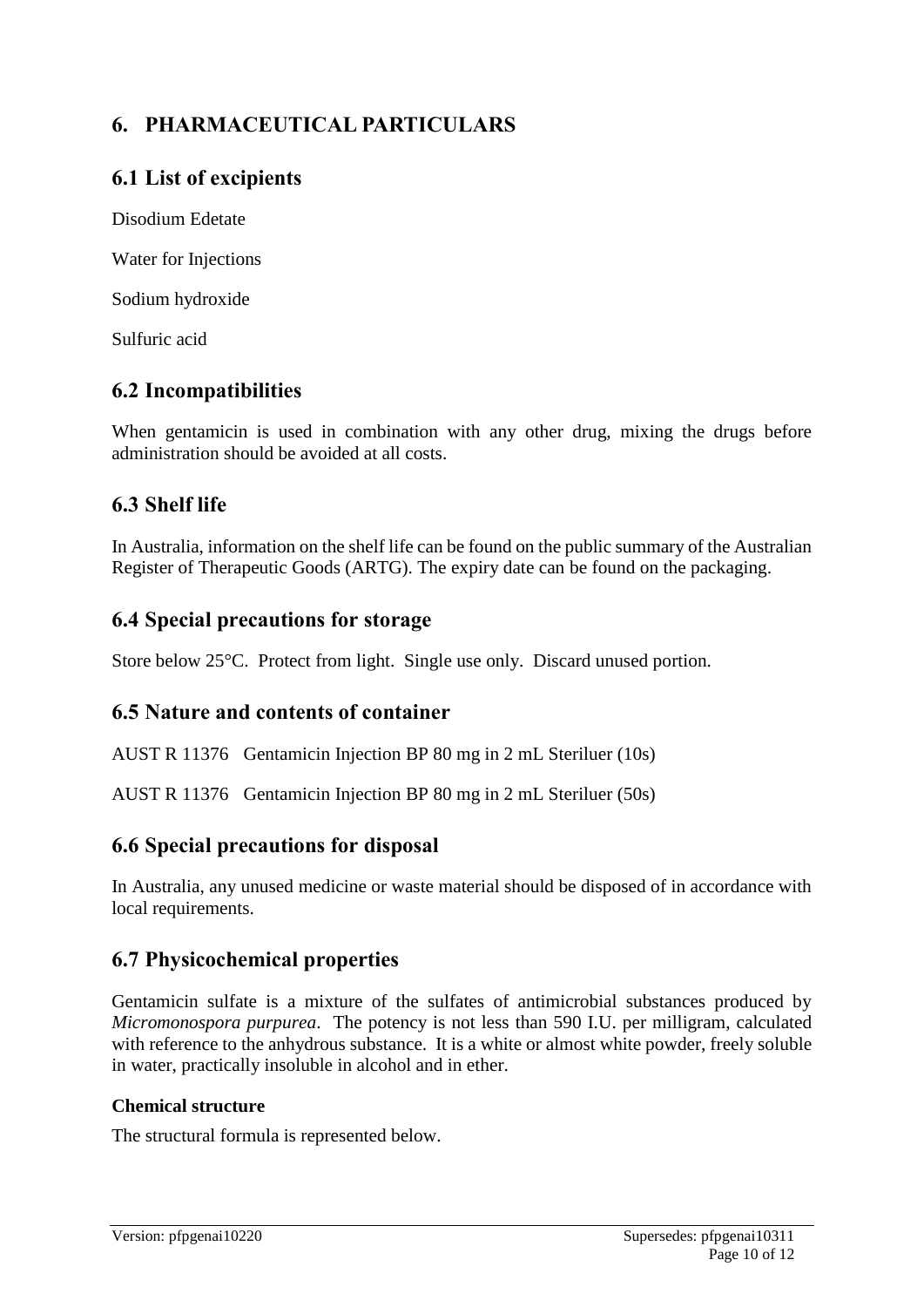

| Gentamicin       | R <sub>1</sub> | R <sub>2</sub>  | R3 |
|------------------|----------------|-----------------|----|
| C <sub>1</sub>   | Me             | <b>NHMe</b>     | H  |
| C <sub>2</sub>   | Me             | NH <sub>2</sub> | H  |
| C1a              | H              | NH <sub>2</sub> | H  |
| C <sub>2</sub> a | H              | NH <sub>2</sub> | Me |

### **CAS number**

1405-41-0

# **7. MEDICINE SCHEDULE (POISONS STANDARD)**

Australia - S4.

# **8. SPONSOR**

Pfizer Australia Pty Ltd Level 17, 151 Clarence Street Sydney NSW 2000 Toll Free Number: 1800 675 229

# **WWW.PFIZER.COM.AU9. DATE OF FIRST APPROVAL**

28 February 2001.

# **10. DATE OF REVISION**

18 February 2020